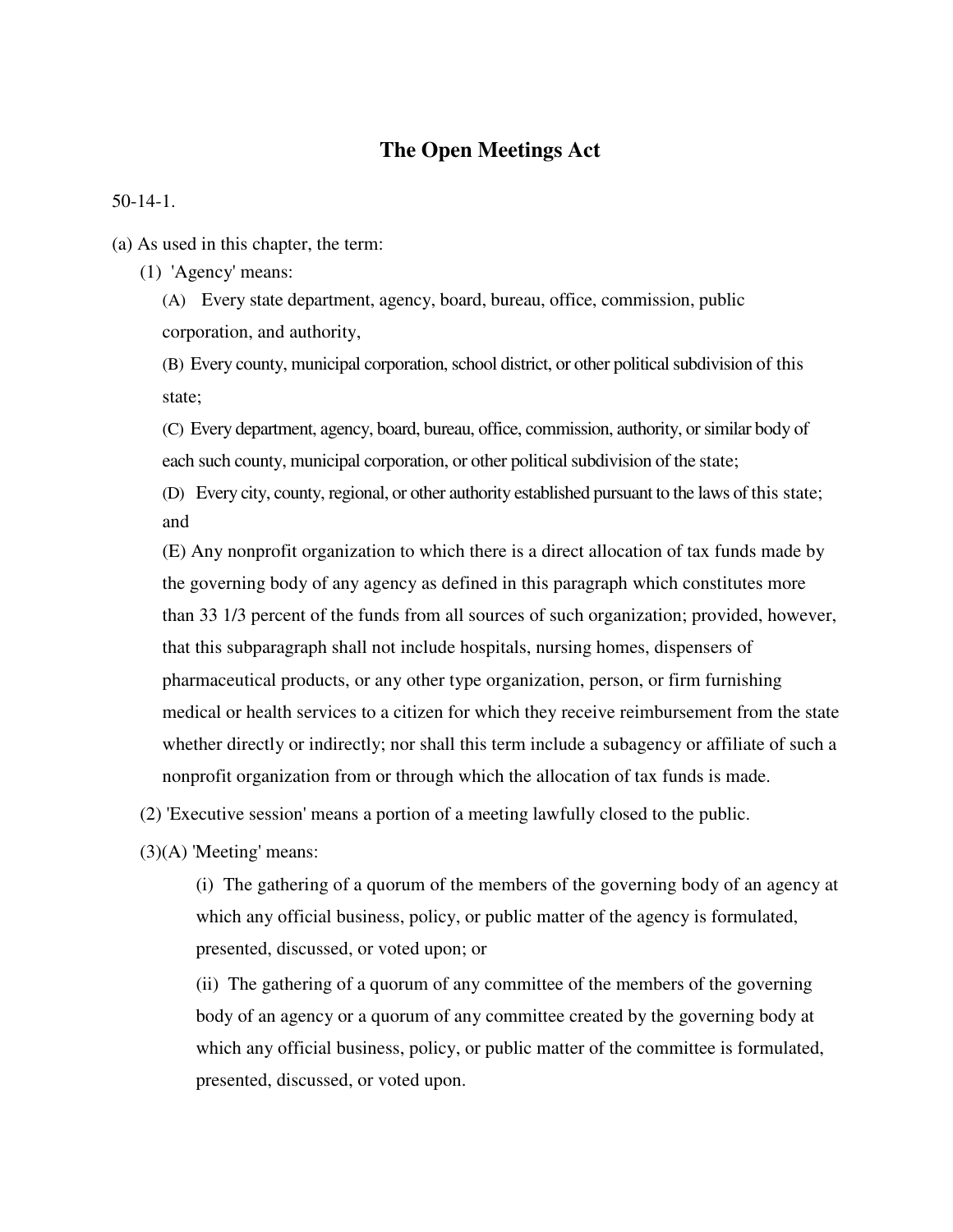### (B) 'Meeting' shall not include:

(i) The gathering of a quorum of the members of a governing body or committee for the purpose of making inspections of physical facilities or property under the jurisdiction of such agency at which no other official business of the agency is to be discussed or official action is to be taken;

(ii) The gathering of a quorum of the members of a governing body or committee for the purpose of attending state-wide, multijurisdictional, or regional meetings to participate in seminars or courses of training on matters related to the purpose of the agency or to receive or discuss information on matters related to the purpose of the agency at which no official action is to be taken by the members;

(iii) The gathering of a quorum of the members of a governing body or committee for the purpose of meeting with officials of the legislative or executive branches of the state or federal government at state or federal offices and at which no official action is to be taken by the members;

(iv) The gathering of a quorum of the members of a governing body of an agency for the purpose of traveling to a meeting or gathering as otherwise authorized by this subsection so long as no official business, policy, or public matter is formulated, presented, discussed, or voted upon by the quorum; or

(v) The gathering of a quorum of the members of a governing body of an agency at social, ceremonial, civic, or religious events so long as no official business, policy, or public matter is formulated, presented, discussed, or voted upon by the quorum.

This subparagraph's exclusions from the definition of the term 'meeting' shall not apply if it is shown that the primary purpose of the gathering or gatherings is to evade or avoid the requirements for conducting a meeting while discussing or conducting official business.

(b)(1) Except as otherwise provided by law, all meetings shall be open to the public. All votes at any meeting shall be taken in public after due notice of the meeting and compliance with the posting and agenda requirements of this chapter.

(2) Any resolution, rule, regulation, ordinance, or other official action of an agency adopted, taken, or made at a meeting which is not open to the public as required by this chapter shall not be binding. Any action contesting a resolution, rule, regulation, ordinance, or other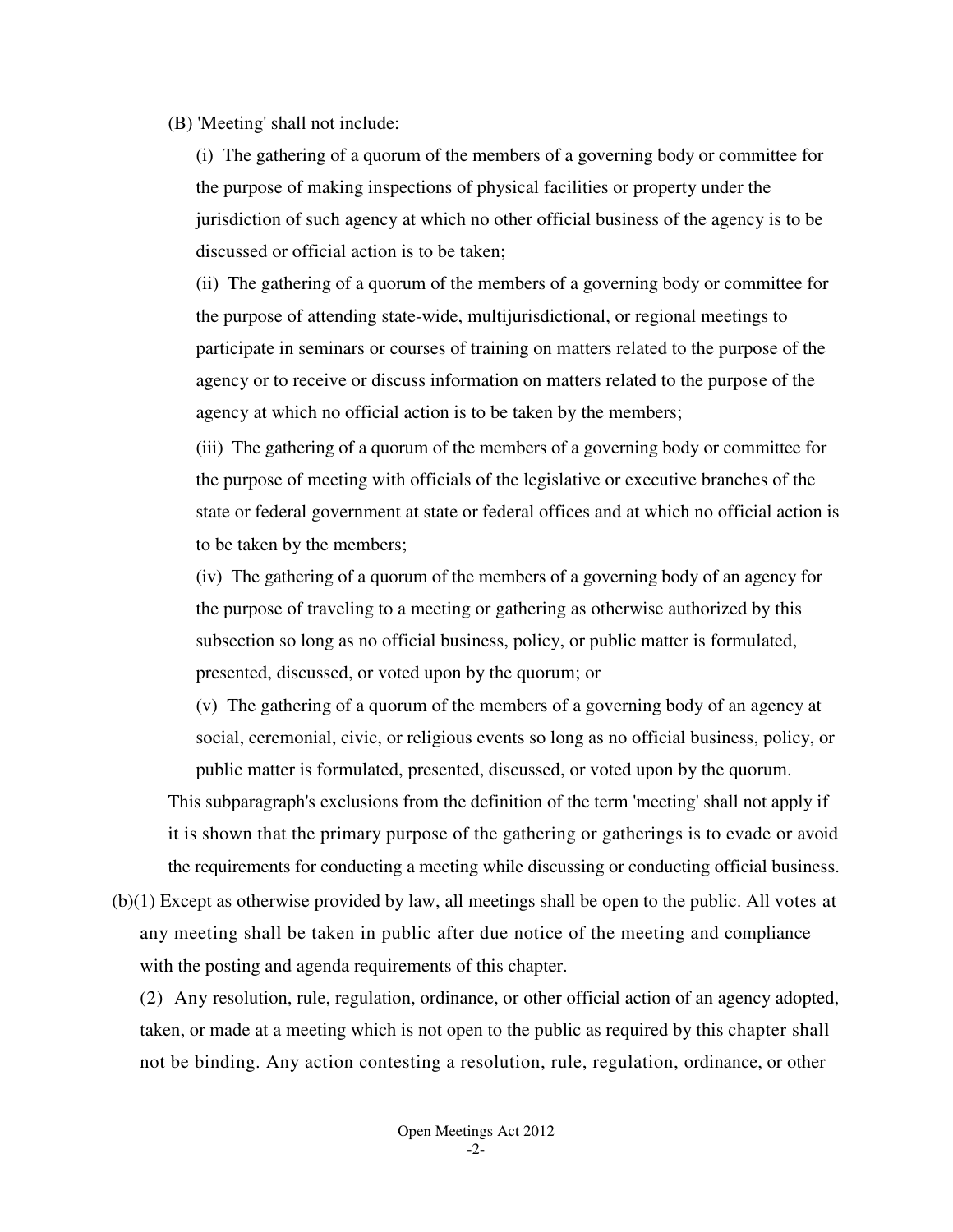formal action of an agency based on an alleged violation of this provision shall be commenced within 90 days o f the date such contested action was taken or, if the meeting was held in a manner not permitted by law, within 90 days from the date the party alleging the violation knew or should have known about the alleged violation so long as such date is not more than six months after the date the contested action was taken.

(3) Notwithstanding the provisions of paragraph (2) of this subsection, any action under this chapter contesting a zoning decision of a local governing authority shall be commenced within the time allowed by law for appeal of such zoning decision.

(c) The public at all times shall be afforded access to meetings declared open to the public pursuant to subsection (b) of this Code section. Visual and sound recording during open meetings shall be permitted.

(d)(1) Every agency subject to this chapter shall prescribe the time, place, and dates of regular meetings of the agency. Such information shall be available to the general public and a notice containing such information shall be posted at least one week in advance and maintained in a conspicuous place available to the public at the regular place of an agency or committee meeting subject to this chapter as well as on the agency's website, if any. Meetings shall be held in accordance with a regular schedule, but nothing in this subsection shall preclude an agency from canceling or postponing any regularly scheduled meeting.

(2) For any meeting, other than a regularly scheduled meeting of the agency for which notice has already been provided pursuant to this chapter, written or oral notice shall be given at least 24 hours in advance of the meeting to the legal organ in which notices of sheriffs *sales*  are published in the county where regular meetings are held or at the option of the agency to a newspaper having a general circulation in such county at least equal to that of the legal organ; provided, however, that, in counties where the legal organ is published less often than four times weekly, sufficient notice shall be the posting of a written notice for at least 24 hours at the place of regular meetings and, upon written request from any local broadcast or print media outlet whose place of business and physical facilities are located in the county, notice by telephone, facsimile, or e-mail to that requesting media outlet at least 24 hours in advance of the called meeting. Whenever notice is given to a legal organ or other newspaper, that publication shall immediately or as soon as practicable make the information available upon inquiry to any member of the public. Upon written request from any local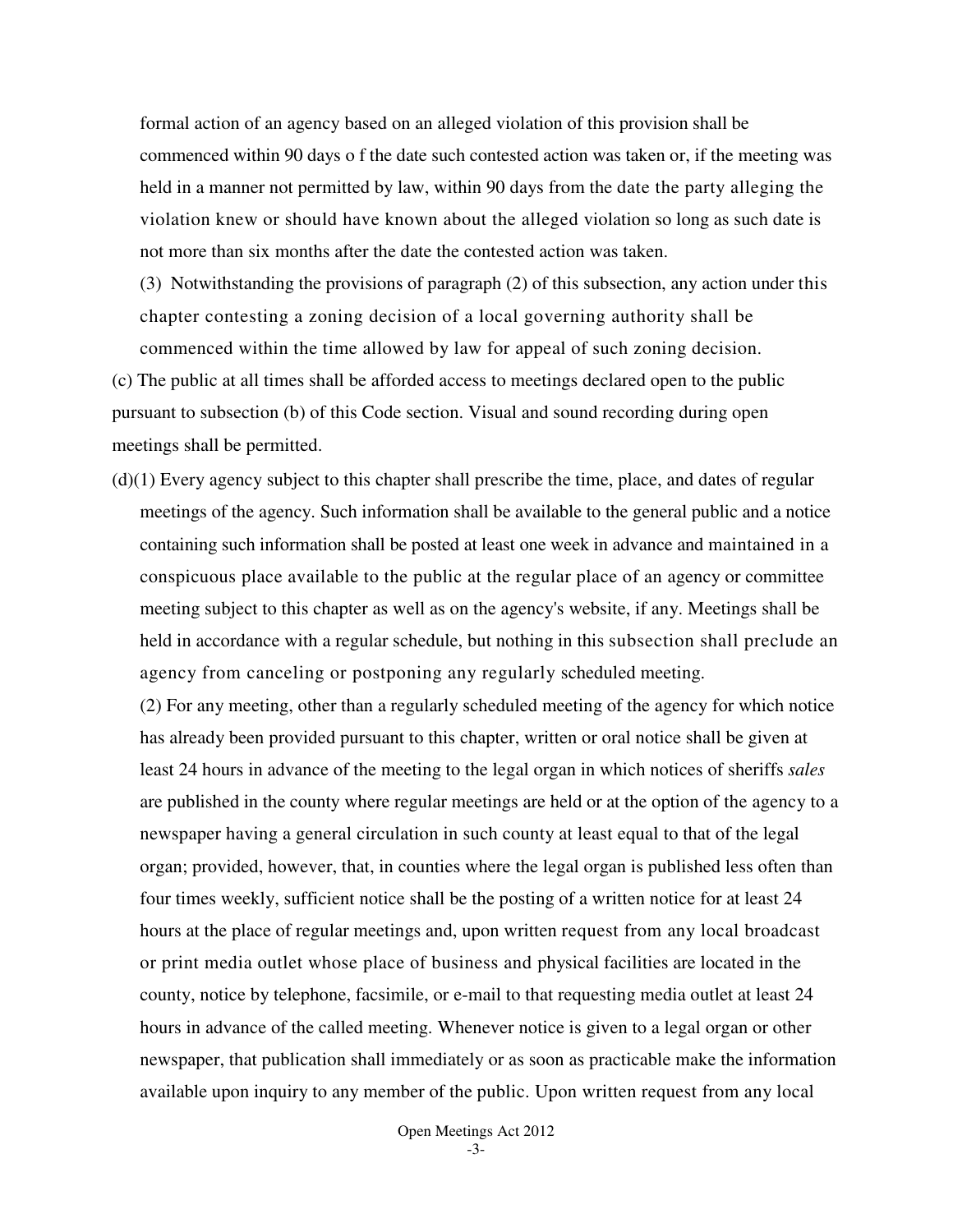broadcast or print media outlet, a copy of the meeting's agenda shall be provided by facsimile, e-mail, or mail through a self-addressed, stamped envelope provided by the requestor.

(3) When special circumstances occur and are so declared by an agency, that agency may hold a meeting with less than 24 hours' notice upon giving such notice of the meeting and subjects expected to be considered at the meeting as is reasonable under the circumstances, including notice to the county legal organ or a news paper having a general circulation in the county at least equal to that of the legal organ, in which event the reason for holding the meeting within 24 hours and the nature of the notice shall be recorded in the minutes. Such reasonable notice shall also include, upon written request within the previous calendar year from any local broadcast or print media outlet whose place of business and physical facilities are located in the county, notice by telephone, facsimile, or e-mail to that requesting media outlet.

- (e)(1) Prior to any meeting, the agency or committee holding such meeting shall make available an agenda of all matters expected to come before the agency or committee at such meeting. The agenda shall be available upon request and shall be posted at the meeting site as far in advance of the meeting as reasonably possible, but shall not be required to be available more than two weeks prior to the meeting and shall be posted, at a minimum, at some time during the two-week period immediately prior to the meeting. Failure to include on the agenda an item which becomes necessary to address during the course of a meeting shall not preclude considering and acting upon such item.
	- $(2)(A)$  A summary of the subjects acted on and those members present at a meeting of any agency shall be written and made available to the public for inspection within two business days of the adjournment of a meeting.

(B) The regular minutes of a meeting subject to this chapter shall he promptly recorded and such records shall be open to public inspection once approved as official by the agency or its committee, but in no case later than immediately following its next regular meeting; provided, however, that nothing contained in this chapter shall prohibit the earlier release of minutes, whether approved by the agency or not Such minutes shall, at a minimum, include the names of the members present at the meeting, a description of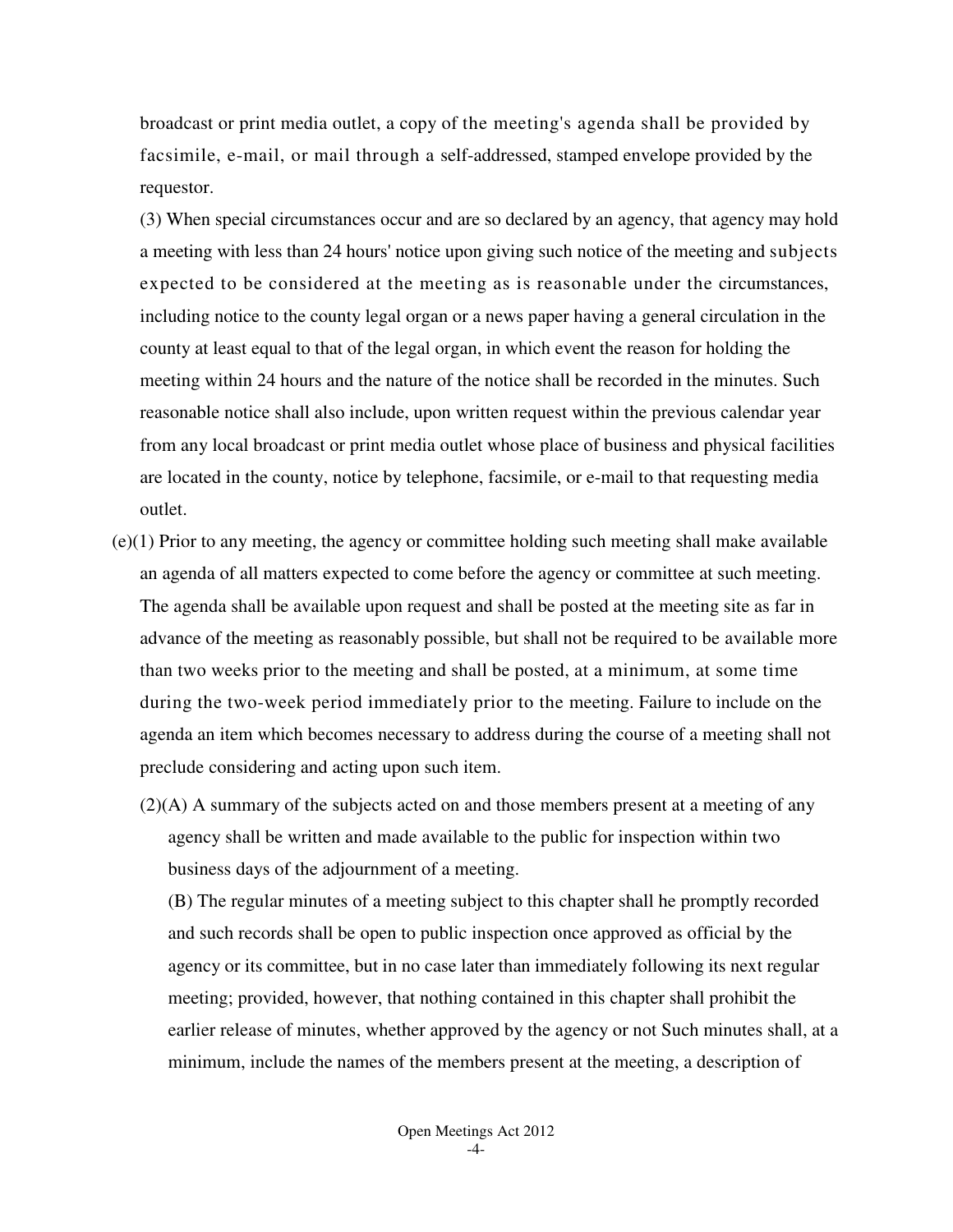each motion or other proposal made, the identity of the persons making and seconding the motion or other proposal, and a record of all votes. The name of each person voting for or against a proposal shall be recorded. It shall be presumed that the action taken was approved by each person in attendance unless the minutes reflect the name of the persons voting against the proposal or abstaining.

(C) Minutes of executive sessions shall also be recorded but shall not be open to the public. Such minutes shall specify each issue discussed in executive session by the agency or committee. In the case of executive sessions where matters subject to the attorney-client privilege are discussed, the fact that an attorney-client discussion occurred and its subject shall be identified, but the substance of the discussion need not be recorded and shall not be identified in the minutes. Such minutes shall be kept and preserved for in camera inspection by an appropriate court should a dispute arise as to the propriety of any executive session.

(f) An agency with state-wide jurisdiction or committee of such an agency shall be authorized to conduct meetings by teleconference, provided that any such meeting is conducted in compliance with this chapter.

(g) Under circumstances necessitated by emergency conditions involving public safety or the preservation of property or public services, agencies or committees thereof not otherwise permitted by subsection (f) of this Code section to conduct meetings by teleconference may meet by means of teleconference so long as the notice required by this chapter is provided and means are afforded for the public to have simultaneous access to the teleconference meeting. On any other occasion of the meeting of an agency or committee thereof, and so long as a quorum is present in person, a member may participate by teleconference if necessary due to reasons of health or absence from the jurisdiction so long as the other requirements of this chapter are met. Absent emergency conditions or the written opinion of a physician or other health professional that reasons of health prevent a member's physical presence, no member shall participate by teleconference pursuant to this subsection more than twice in one calendar year.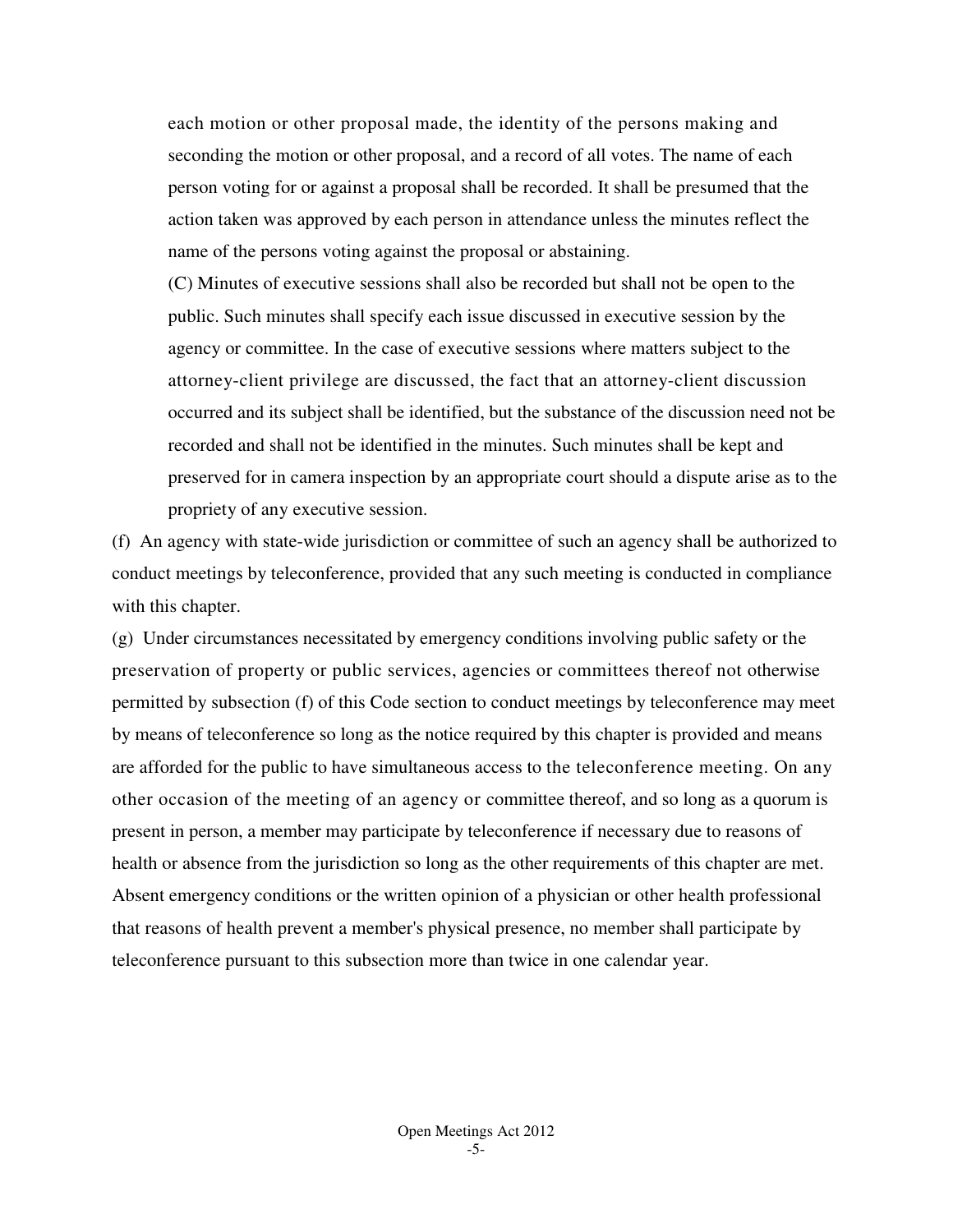#### 50-14-2.

This chapter shall not be construed so as to repeal in any way:

(1) The attorney-client privilege recognized by state law to the extent that a meeting otherwise required to be open to the public under this chapter may be closed in order to consult and meet with legal counsel pertaining to pending or potential litigation, settlement, claims, administrative proceedings, or other judicial actions brought or to be brought by or against the agency or any officer or employee or in which the agency or any officer or employee may be directly involved; provided, however, the meeting may not be closed for advice or consultation on whether to close a meeting; and (2) Those tax matters which are otherwise made confidential by state law.

50-14-3.

(a) This chapter shall not apply to the following:

(1) Staff meetings held for investigative purposes under duties or responsibilities imposed by law;

(2) The deliberations and voting of the State Board of Pardons and Paroles; and in addition such board may close a meeting held for the purpose of receiving information or evidence for or against clemency or in revocation proceedings if it determines that the receipt of such information or evidence in open meeting would present a substantial risk of harm or injury to a witness;

(3) Meetings of the Georgia Bureau of Investigation or any other law enforcement or prosecutorial agency in the state, including grand jury meetings;

(4) Adoptions and proceedings related thereto;

(5) Gatherings involving an agency and one or more neutral third parties in mediation of a dispute between the agency and any other party. In such a gathering, the neutral party may caucus jointly or independently with the parties to the mediation to facilitate a resolution to the conflict, and any such caucus shall not be subject to the requirements of this chapter. Any decision or resolution agreed to by an agency at any such caucus shall not become effective until ratified in a public meeting and the terms of any such decision or resolution are disclosed to the public. Any final settlement agreement, memorandum of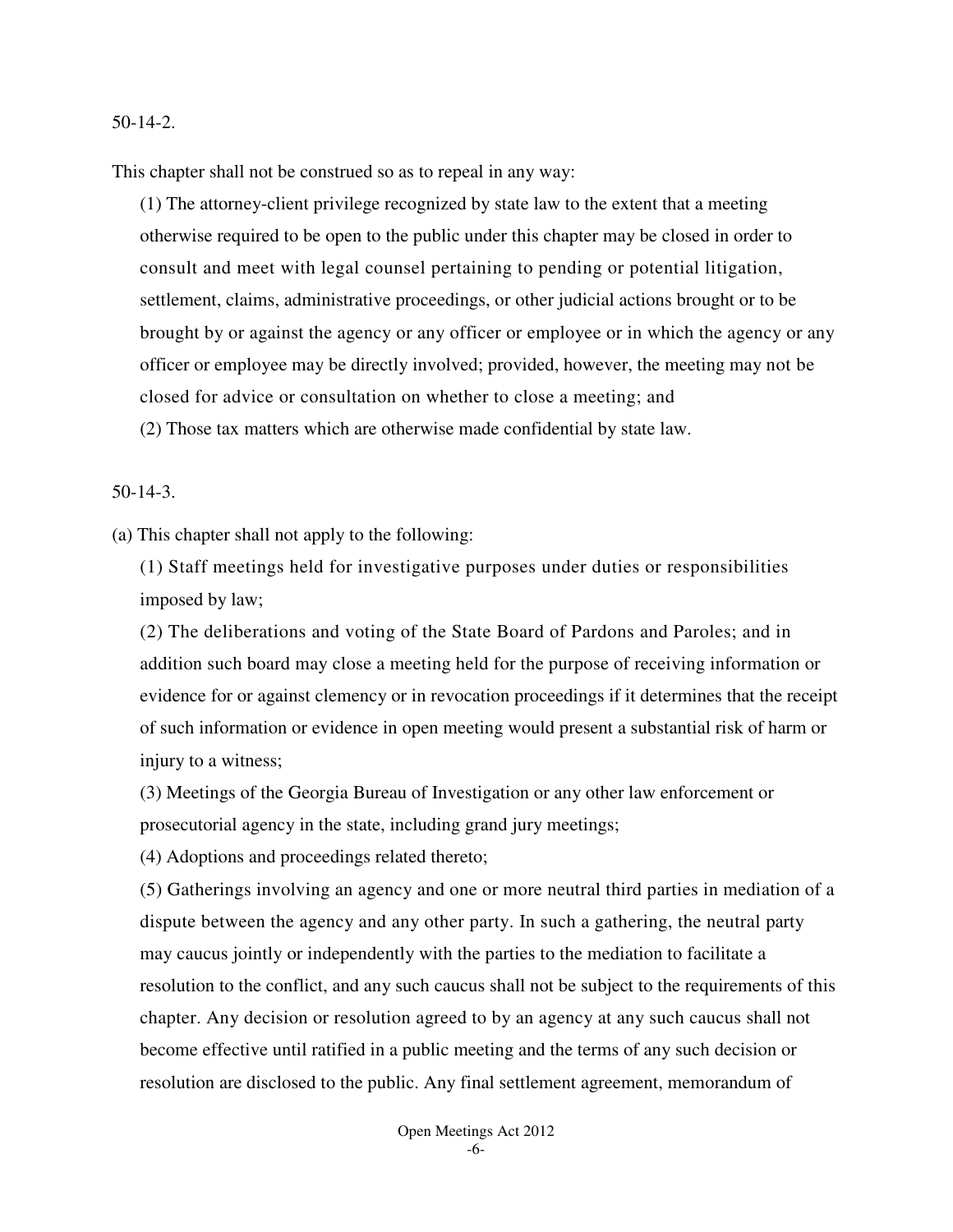agreement, memorandum of understanding, or other similar document, however denominated, in which an agency has formally resolved a claim or dispute shall be subject to the provisions of Article 4 of Chapter 18 of this title;

(6) Meetings:

(A) Of any medical staff committee of a public hospital;

(B) Of the governing authority of a public hospital or any committee thereof when performing a peer review or medical review function as set forth in Code Section 31-7-15, Articles 6 and 6A of Chapter 7 of Title 31, or under any other applicable federal or state statute or regulation; and

(C) Of the governing authority of a public hospital or any committee thereof in which the granting, restriction, or revocation of staff privileges or the granting of abortions under state or federal law is discussed, considered, or voted upon;

(7) Incidental conversation unrelated to the business of the agency; or (8) E-mail communications among members of an agency; provided, however, that such communications shall be subject to disclosure pursuant to Article 4 of Chapter 18 of this title.

(b) Subject to compliance with the other provisions of this chapter, executive sessions shall be permitted for:

(1) Meetings when any agency is discussing or voting to:

(A) Authorize the settlement of any matter which may be properly discussed in executive session in accordance with paragraph (1) of Code Section 50-14-2;

(B) Authorize negotiations to purchase, dispose of or lease property;

(C) Authorize the ordering of an appraisal related to the acquisition or disposal of real estate;

(D) Enter into a contract to purchase, dispose of, or lease property subject to approval in a subsequent public vote; or

(E) Enter into an option to purchase, dispose of, or lease real estate subject to approval in subsequent public vote.

No vote in executive session to acquire, dispose of, or lease real estate, or to settle litigation, claims, or administrative proceedings, shall be binding on an agency until a subsequent vote is taken in an open meeting where the identity of the property and the terms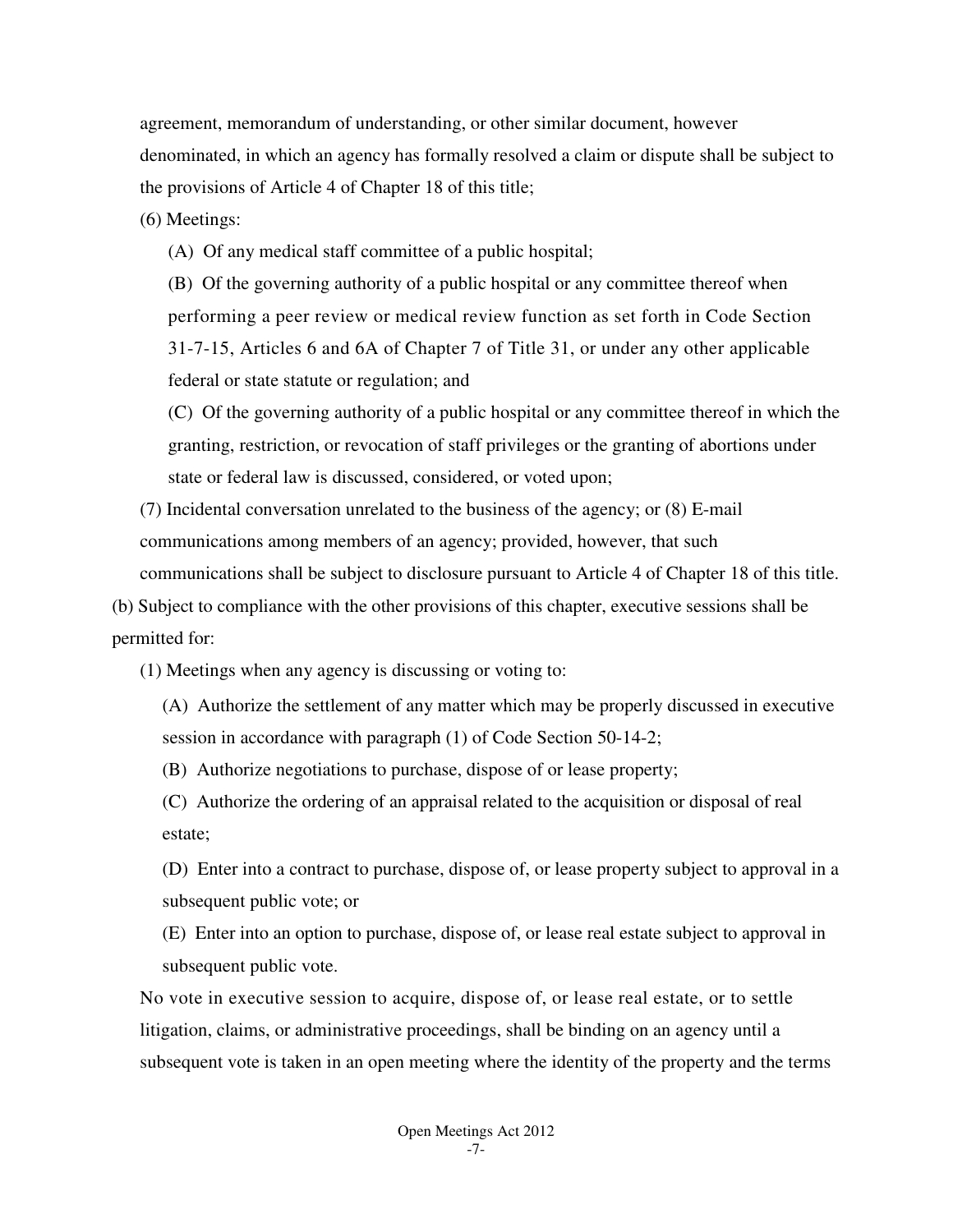of the acquisition, disposal, or lease are disclosed before the vote or where the parties and principal settlement terms are disclosed before the vote;

(2) Meetings when discussing or deliberating upon the appointment, employment, compensation, hiring, disciplinary action or dismissal, or periodic evaluation or rating of a public officer or employee or interviewing applicants for the position of the executive head of an agency. This exception shall not apply to the receipt of evidence or when hearing argument on personnel matters, including whether to impose disciplinary action or dismiss a public officer or employee or when considering or discussing matters of policy regarding the employment or hiring practices of the agency. The vote on any matter covered by this paragraph shall be taken in public and minutes of the meeting as provided in this chapter shall be made available. Meetings by an agency to discuss or take action on the filling of a vacancy in the membership of the agency itself shall at all times be open to the public as provided in this chapter;

(3) Meetings of the board of trustees or the investment committee of any public retirement system created by or subject to Title 47 when such board or committee is discussing matters pertaining to investment securities trading or investment portfolio positions and composition; and (4) Portions of meetings during which that portion of a record made exempt from public inspection or disclosure pursuant to Article 4 of Chapter 18 of this title is to be considered by an agency and there are no reasonable means by which the agency can consider the record without disclosing the exempt portions if the meeting were not closed.

# 50-14-4.

(a) When any meeting of an agency is closed to the public pursuant to any provision of this chapter, the specific reasons for such closure shall be entered upon the official minutes, the meeting shall not be closed to the public except by a majority vote of a quorum present for the meeting, the minutes shall reflect the names of the members present and the names of those voting for closure, and that part of the minutes shall be made available to the public as any other minutes. Where a meeting of an agency is devoted in part to matters within the exceptions provided by law, any portion of the meeting not subject to any such exception, privilege, or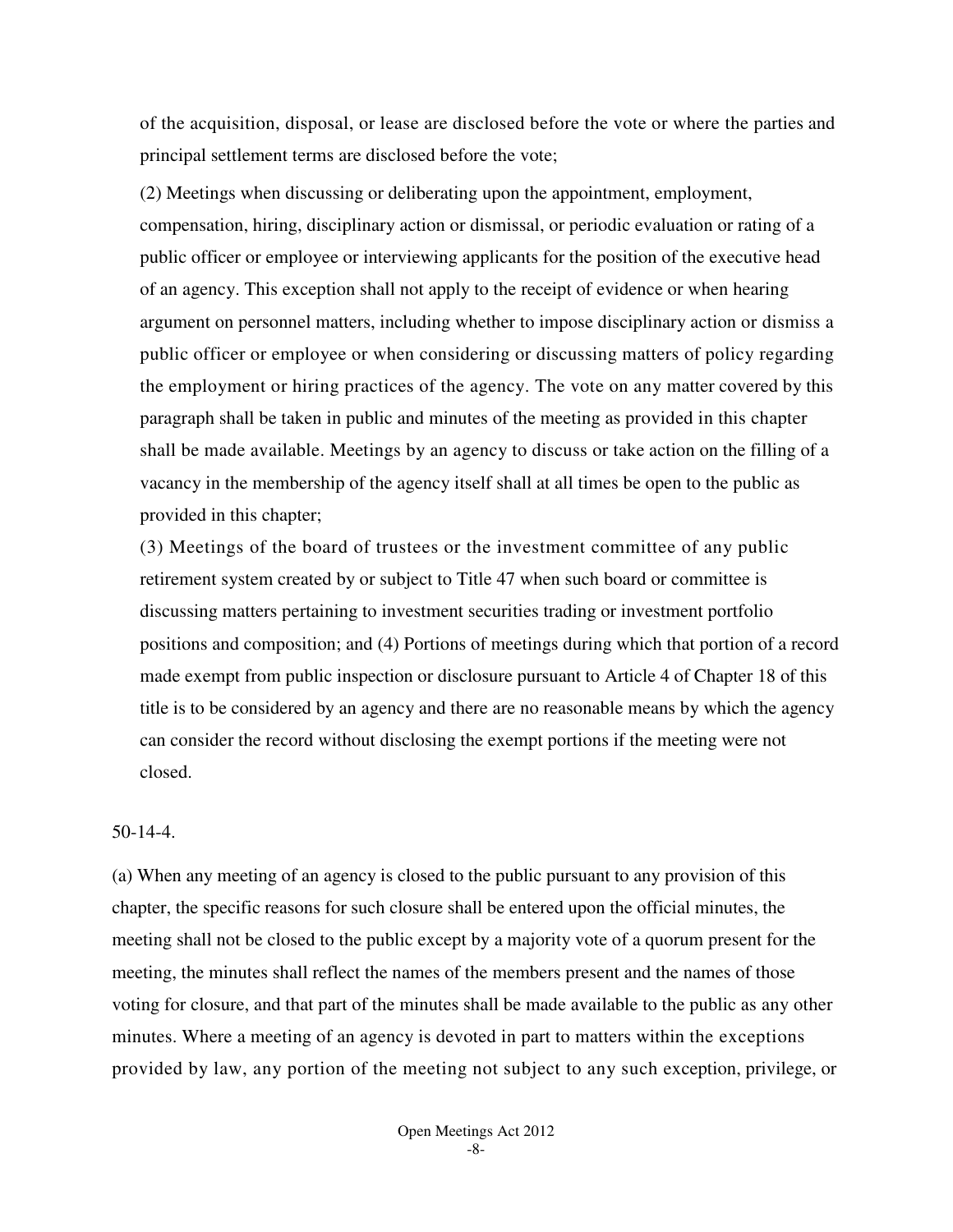confidentiality shall be open to the public, and the minutes of such portions not subject to any such exception shall be taken, recorded, and open to public inspection as provided in subsection (e) of Code Section 50-14-1.

(b)(1) When any meeting of an agency is closed to the public pursuant to subsection (a) of this Code section, the person presiding over such meeting or, if the agency's policy so provides, each member of the governing body of the agency attending such meeting, shall execute and file with the official minutes of the meeting a notarized affidavit stating under oath that the subject matter of the meeting or the closed portion thereof was devoted to matters within the exceptions provided by law and identifying the specific relevant exception. (2) In the event that one or more persons in an executive session initiates a discussion that is not authorized pursuant to Code Section 50-14-3, the presiding officer shall immediately rule the discussion out of order and all present shall cease the questioned conversation. If one or more persons continue or attempt to continue the discussion after being ruled out of order, the presiding officer shall immediately adjourn the executive session.

### 50-14-5.

(a) The superior courts of this state shall have jurisdiction to enforce compliance with the provisions o f this chapter, including the power to grant injunctions or other equitable relief. In addition to any action that may be brought by any person, firm, corporation, or other entity, the Attorney General shall have authority to bring enforcement actions, either civil or Grimin<sup>g</sup>, in his or her discretion as may be appropriate to enforce compliance with this chapter.

(b) In any action brought to enforce the provisions of this chapter in which the court determines that an agency acted without substantial justification in not complying with this chapter, the court shall, unless it finds that special circumstances exist, assess in favor of the complaining party reasonable attorney's fees and other litigation costs reasonably incurred. Whether the position of the complaining party was substantially justified shall be determined on the basis of the record as a whole which is made in the proceeding for which fees and other expenses are sought. (c) Any agency or person who provides access to information in good faith reliance on the requirements of this chapter shall not be liable in any action on account of having provided access to such information.